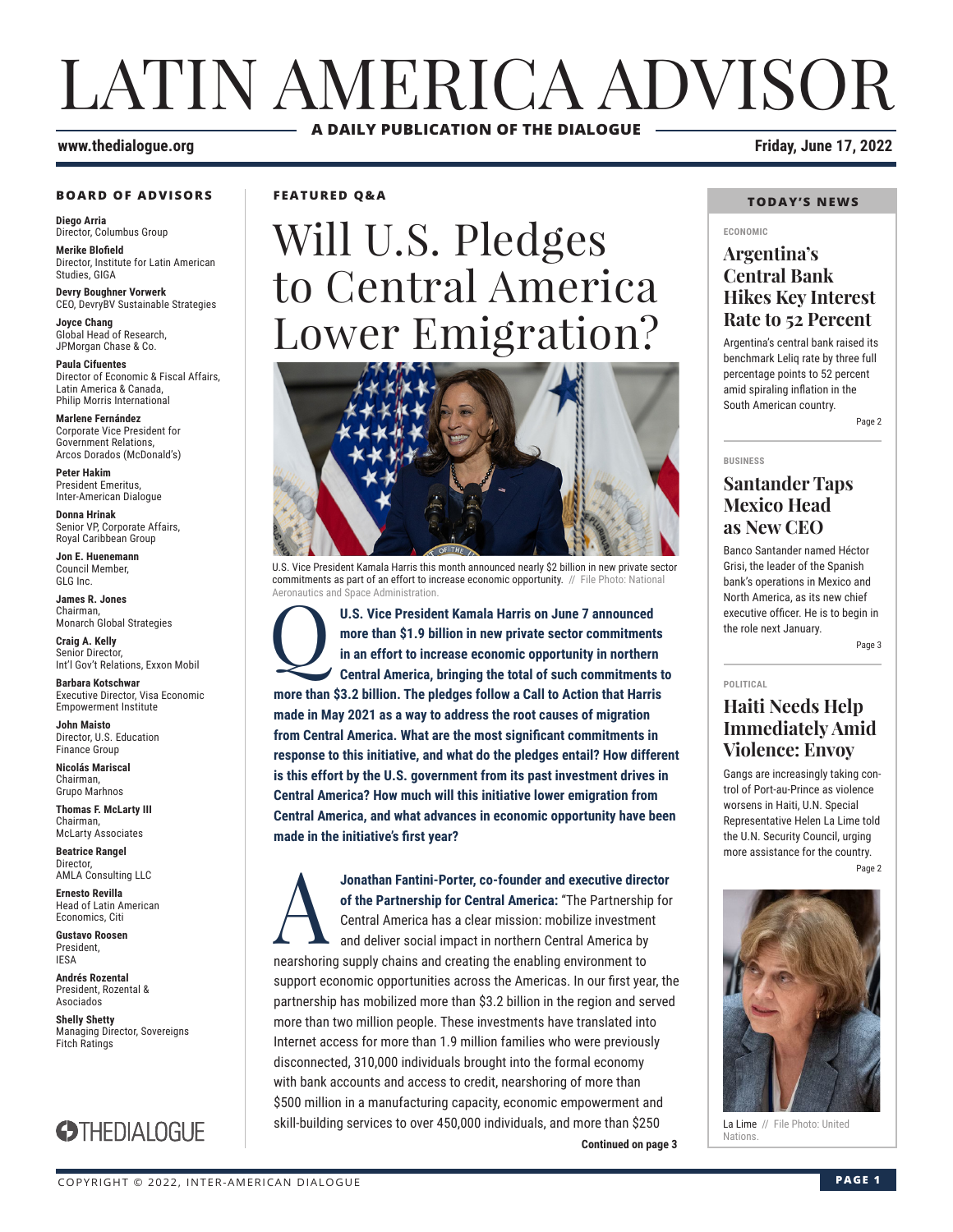### **POLITICAL NEWS**

## Haiti Needs Help Immediately Amid Violence: U.N. Envoy

Gangs are increasingly taking control of large parts of Haiti's capital as killings, kidnappings and other violent crimes are on the rise in the Caribbean nation, a U.N. special envoy told the U.N. Security Council Thursday in a briefing. "More than ever, Haiti requires immediate assistance to develop its national police and counter increasing criminality and violence," U.N. Special Representative Helen La Lime told the Security Council, according to the United Nations' news service, U.N. News. "It is essential that Haiti remain at the forefront of the international community's agenda, and that national authorities receive the assistance they need to address these interconnected challenges. Nonetheless, only Haitians hold the key to unlocking sustainable solutions to the country's protracted crisis," La Lime added. The Haitian National Police is seemingly unable to address the country's worsening violence and impunity, she said. The police force lacks the human, financial and material resources in order to carry out its duties, she said, adding that the instability in the country is largely due to its "prolonged institutional vacuum." Additionally, it has been nearly a year since the assassination of Haitian President Jovenel Moïse, and the investigation into the killing is almost completely paralyzed, La Lime said. "The stalled investigation into the assassination of late President Moïse—to which a fifth judge in 11 months was recently assigned—epitomizes the deeply entrenched issues affecting Haiti's justice system, a branch crippled by limited financial and material resources, frequent strikes by judicial personnel and the deterio-

### **SUBSCRIBER NOTICE**

The Latin America Advisor will not be published on Monday, June 20 in observance of the Juneteenth holiday in the United States. We will resume publishing on Tuesday, June 21.

rating security situation," she said. The country has also been without a functioning parliament for more than two years, she added. The country's economy is also deteriorating, La Lime said. Haiti's gross domestic product contracted 1.8 percent last year, and some 4.9 million people in Haiti will need humanitarian aid this year, U.N. News reported.

### **ECONOMIC NEWS**

## Argentina's Central Bank Hikes Interest Rate to 52 Percent

Argentina's central bank on Thursday raised its benchmark Leliq rate by 300 basis points to 52 percent, the steepest hike in three years, Reuters reported. The bank cited an increase in the perception of financial risk in the South American country, as well as high global prices and the need to encourage saving. The deci-

### **The 300-basis point hike is the central bank's steepest in three years.**

sion comes as neighboring Brazil and several European countries have increased their own rates in recent days due to rising prices, the wire service reported. "The rise in rates acts mainly by encouraging savings in pesos," the bank said. Last month, prices in Argentina rose 5.1 percent, and analysts expect that this year's annual inflation will exceed 70 percent this year. "With high inflation and regulations on interest rates expected to continue, banks' inflation-adjusted profits will likely face a toll," Marcelo De Gruttola, vice president and senior analyst in the Financial Institutions Group at Moody's Investors Service, told the Dialogue's biweekly Financial Services Advisor in a **[Q&A](https://www.thedialogue.org/wp-content/uploads/2022/06/FSA220615.pdf)** this week. Analysts including Christian Viand, a managing partner at settlements and clearing agent Criteria, think the interest rate hike is a sign of the Argentine central bank's desper-

### **NEWS BRIEFS**

### **Petro, Hernández Virtually Tied Ahead of Colombia's Presidential Runoff**

Polls show that leftist Senator Gustavo Petro and populist Rodolfo Hernández, a former mayor of Bucaramanga, are virtually tied ahead of Colombia's presidential runoff election on Sunday, the Associated Press reported. Petro has vowed to make significant changes to Colombia's economy and change how the country fights organized crime. Hernández has promised to fight corruption and reduce government spending.

### **Petroecuador Says It's Working on End to Gas Flaring in Amazon**

Ecuadorean oil company Petroecuador said it is working to end gas flaring in the Amazon in order to comply with a March 2023 deadline set by a tribunal in Sucumbios province, Reuters reported today. Nearby communities argue the state oil company's progress is too slow, saying the flares cause illnesses including cancer. The tribunal also ordered private companies to end flaring in inhabited areas. Fifteen companies have expressed interest in investing in the technology necessary to capture the 65 million cubic feet of gas emitted by flares every day, Petroecuador said.

### **Venezuela's Maduro Announces Direct Flights Between Caracas, Doha**

Direct flights between Caracas, Venezuela and Doha, Qatar will begin in October, Venezuelan President Nicolás Maduro announced Thursday following his meetings with Qatari officials in Doha, Reuters reported. During his international tour of countries including Turkey, Algeria, Iran and Kuwait, Maduro's administration also announced direct flights from Venezuela to Algeria and Iran, the wire service reported.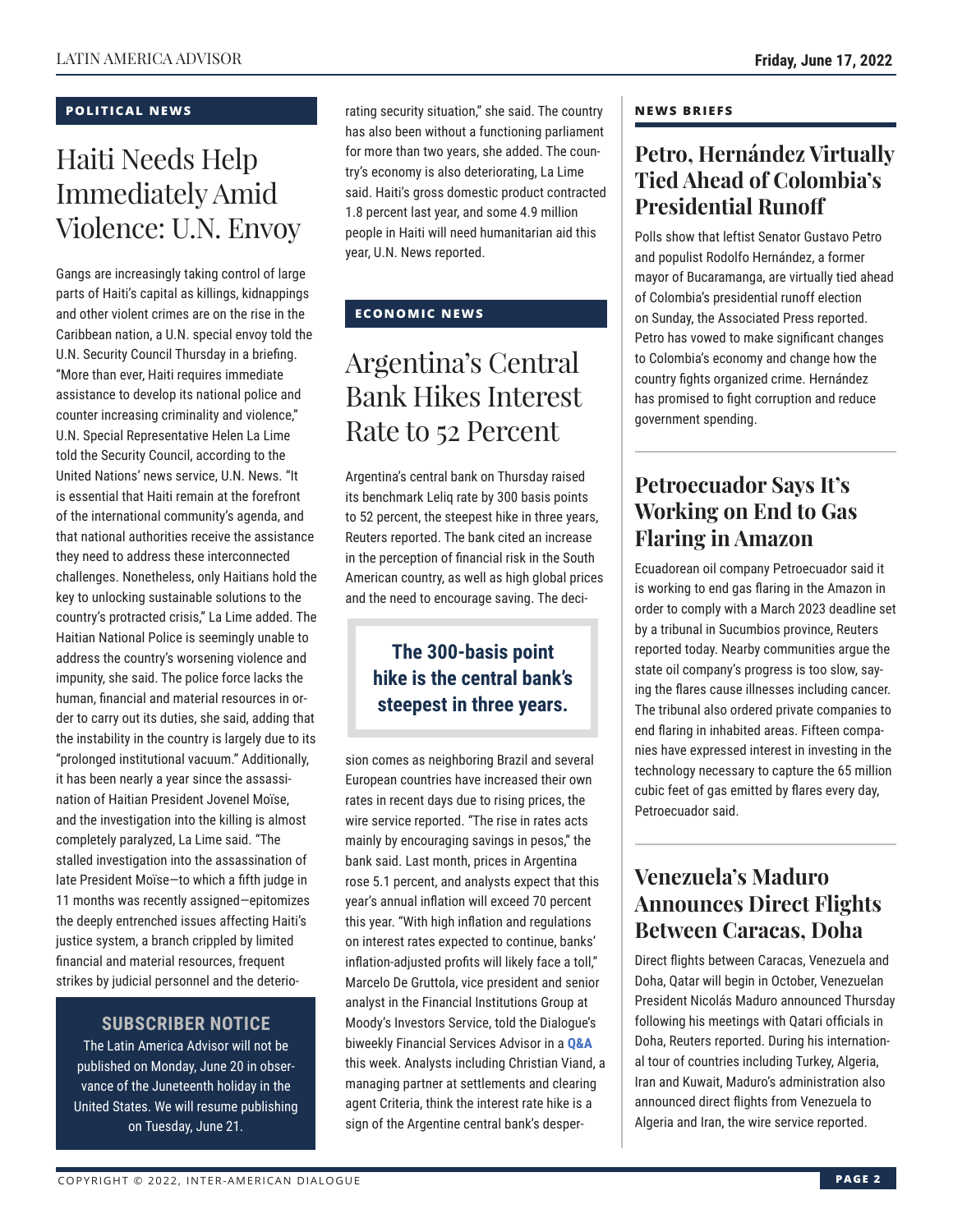ation to stem inflation, Reuters reported. "It feels like the central bank is playing catch in this fight," he said.

### **BUSINESS NEWS**

### Santander Taps Mexico Head as New Chief Executive

Banco Santander today named Héctor Grisi, the head of the Spanish bank's operations in Mexico and North America, as its new chief executive officer, The Wall Street Journal reported. Grisi, who joined the bank in 2015, is to begin in the position next January. During his role as Santander's Mexico lead, Grisi improved earnings in the country and has been in charge of Santander's effort to acquire Citigroup's Mexico retail operations, the Financial Times reported. Grisi also was credited with helping to improve Santander's operations in the United States and returning the unit to profitability. He will be replacing CEO José Antonio Álvarez, marking the first chief executive transition since 2014. Santander in 2018 appointed Andrea Orcel as its new CEO, but it revoked the offer a few months later, resulting in a legal battle that ended with Santander paying Orcel more than \$50 million, The Wall Street Journal reported. Álvarez will remain a member of Santander's board. "Héctor will be an outstanding successor to José Antonio," said Santander executive chair Ana Botín, the Financial Times reported. "He brings decades of experience and a deep understanding of our markets and business ... his track record as CEO of Santander Mexico and head of North America speaks for itself," she added. Earlier this year, Botín relinquished some responsibilities under pressure from European regulators aiming to strengthen corporate governance, the Financial Times reported. The bank's chief executive now reports directly to its board of directors. "Héctor Grisi is a seasoned expert who knows our business and is the right person to lead the bank with Ana," said Bruce Carnegie-Brown, the bank's lead independent director.

### **FEATURED Q&A / Continued from page 1**

million in new investments across agricultural production to create jobs and improve the livelihoods of farmers in the region. These outcomes, which we announced last week at the Summit of the Americas, are measures of tangible progress in our first year. Meanwhile, we are conscious of the many challenges that lay ahead in achieving our shared vision. We believe that only through a systemic approach—that unites the full potential of the public, private and social sectors—can we deliver meaningful impact against root causes of migration."

Manuel Orozco, director of<br>the Migration, Remittances<br>and Development program<br>"Overall one could cay that opything the **the Migration, Remittances and Development program at the Inter-American Dialogue:** "Overall, one could say that anything that helps is welcome. From afar, however, the effort seems more a media exercise in public relations than a cohesive development strategy in motion. Apart from the immediate 'show me the money!' reaction, the announced commitments are not directly connected to the most important economic challenges that the region faces: low productivity leveraged by domestic oligopolies in food and export sectors controlled by a few corporations, where the overwhelming majority of businesses and labor are informal, with scant access to credit or financing and a noncompetitive enabling environment (in technology, rule of law and know-how). It seems as if these commitments are separate and detached from the Root Causes of Migration strategy. Overall, the magnitude of economic challenges dwarfs any effort so far concerning economic opportunities, and much more given the prevailing focus. But more importantly, this commitment seems to be dealing with problems elsewhere, but not Central America, and at the same time, Central American governments are amiss and averting in confronting their own demons: inequality in the 21st century that has made one in 100 people leave every year since 2012. There is still time for the Biden administration to take a turn toward solutions and use its economic might to prevent history from repeating itself in the region."

Alfonso José Quiñonez Lemus,<br> **Cuatemala's ambassador to**<br>
the United States: "It is widely<br>
accepted that the main cause of **Guatemala's ambassador to the United States:** "It is widely accepted that the main cause of irregular migration is the lack of opportunity. Therefore, the focus and efforts to reduce that 'push factor' must be the creation of prosperity and job opportunities. It is certainly a responsibility that primarily belongs to the countries from which people migrate. However, the United States, where there is also a very strong 'pull factor,' should play

### **It is widely accepted that the main cause of irregular migration is the lack of opportunity."**

**— Alfonso José Quiñonez Lemus**

an important role in supporting countries' efforts to create the 'enabling environment' that will generate greater prosperity. Hence, the 'Call to Action' of Vice President Harris to attract investment to Central America and thus generate jobs and thereby reduce migration is a key effort to achieve it. This must be accompanied by other measures to make it more effective, such as providing benefits for making 'nearshoring' a reality. Guatemala has done its part. We have the largest and most resilient economy of the region and have implemented the 'Guatemala Moving Forward' development plan. It is a tripartite alliance among the government, the municipality of Guatemala City and the private sector, aimed at increasing exports and attracting foreign investment on a scale to spur economic growth and job creation. The Call to Action is a perfect complement to this plan, including recognition of the key role that the private sector plays. I am sure **Continued on page 4**